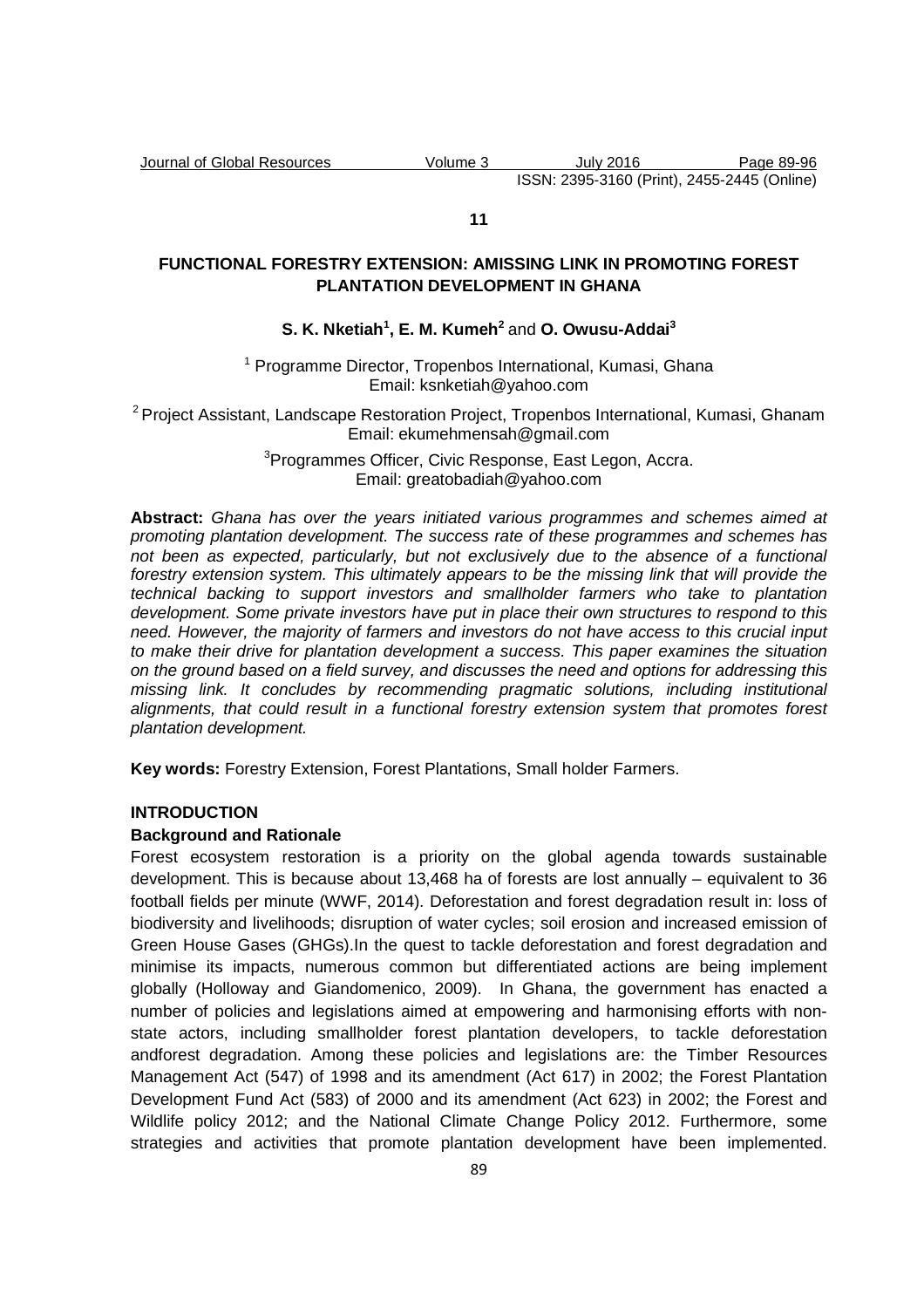Examples include the: Biodiversity Conservation Strategy; Natural Resource Management Programme (NRMP I) Phase I; Forestry Development Master Plan (1996 – 2020); and Ghana Forest Plantation Strategy: 2015 – 2040. All these underscore the dedication of the Government of Ghana to tackle deforestation and mitigate its impacts.

Research suggests that efforts directed towards smallholder plantation development have not yielded commensurate results. This has been attributed to the fact that communities and smallholder plantation developers lack the capacity to successfully plan, implement and manage smallholder plantations (TBI Ghana, 2014). A visit to a typical Modified Taungya System (MTS) plantation and smallholder forest plantations shows low survival rate and poor forms of established stands. This could be attributed to bad seed sources or absence of technical know-how on the part of the smallholder plantation developer. Either way, smallholder plantation developers have been encouraged into plantation development devoid of the requisite knowledge and skills (Forestry Commission, 2013<sup>a</sup>; Forestry Commission,  $2013<sup>b</sup>$ ). Moreover, forestry extension systems have not been developed to augment the capacity needs of these smallholder plantation developers to function effectively. In this paper, we report;

- 1) existing forestry extension arrangements within Ghana's forestry sector,
- 2) the extension needs of forestry stakeholders, and
- 3) propose pragmatic ways of improving forestry extension in Ghana to boost the capacity of smallholder plantation developers for enhanced forest plantation development.

## **Study Area**

The issues presented here are findings from 12 communities within 3 forest districts in Ghana:Sunyani (Asiakwa, Fiapre, Dumesua and Abesim), Offinso (Asempaneye, Nkwankwa, Abofour and Techiman) and Oda (Aprokumase, Asuoso, Akroso, Aboabo) These forest districts have a rich history in smallholder forest plantation development hence initiatives that provided forestry extension aremost likely to be prevalent in them.

### **Research design, data collection and analysis**

A mixed method approach (quantitative and qualitative) was used for this study. In accordance with recommendations from (Grinnell and Unrau 2014), responses were collected until the team was confident that it was learning nothing from subsequent interviews. This was attained with 94 stakeholders: Forest Services Division (14); Plantation Developers (32); farmers (41), Civil Society Organisations (2); Traditional leaders/landowners (2); Ministry of Food and Agriculture (3).Data collected was cleaned, coded and subjected to analyses using Statistical Package for Social Scientist (SPSS) 20.0. Mainly descriptive statistics were employed. Also, Microsoft (MS) Excel was used to generate a chart to enhance clarity.

### **Stakeholder Analysis**

Forestry extension stakeholders can be broadly categorized into extension service providers and beneficiaries (clientele) (Anderson and Farrington, 1996). In the context of this study, the Forestry Commission, MoFA, Non-Governmental Organizations (NGOs), academia and private practitioners were identified as forestry extension service providers. Their roles included; capacity building in plantation development, linking plantation developers and tree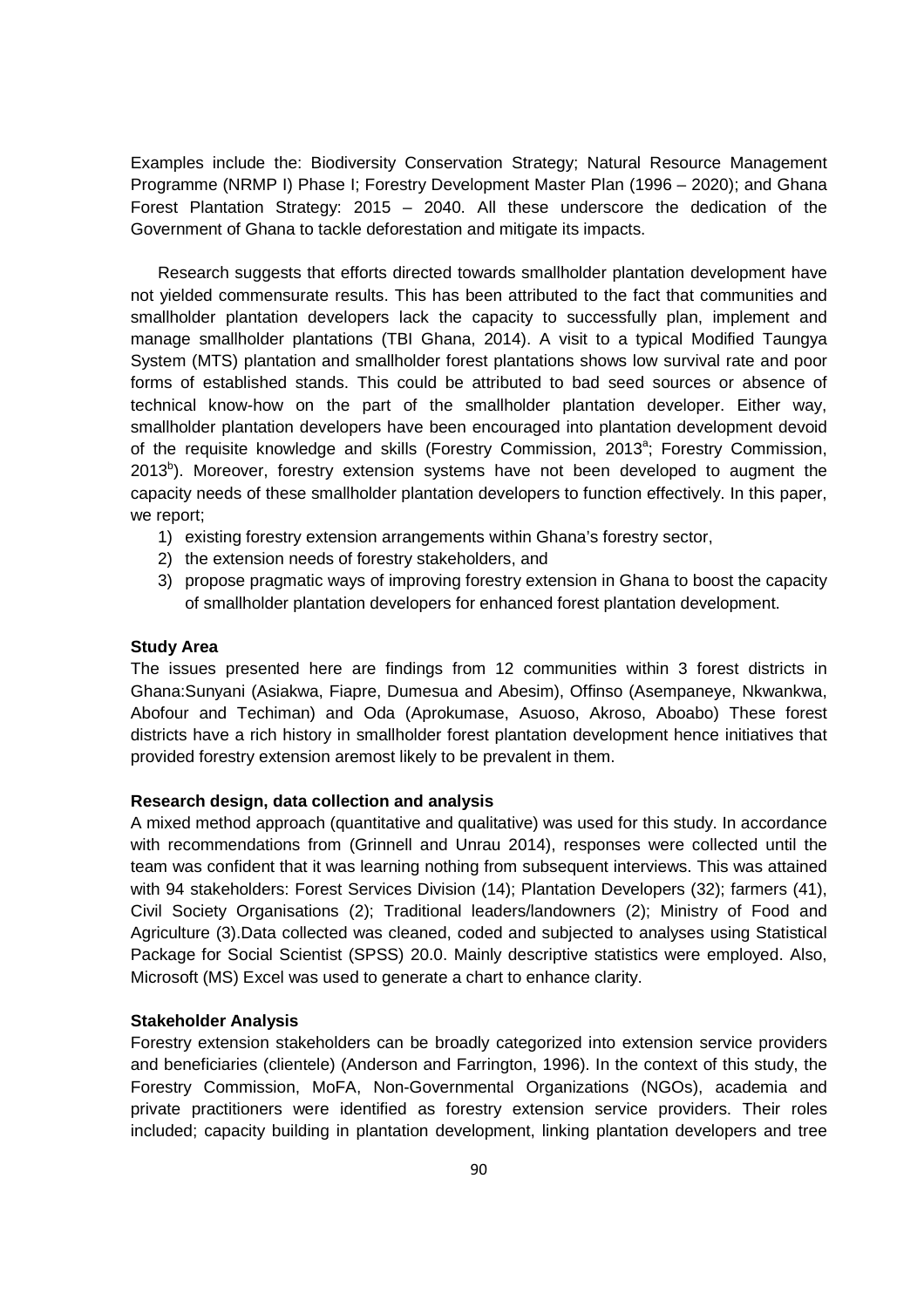growers to service providers (finance) and markets. Smallholder plantation developers, landowners, Traditional Authorities (TAs), farmers, Non-Timber Forest Product (NTFP) collectors and forest fringe communities were identified as potential clients or beneficiaries of forestry extension. Other stakeholders include financiers/donors who support the operations of both government and Civil Society Organisations (CSOs).Table 1 is a summary of the stakeholder analysis.

| <b>Stakeholder</b>                                                                    | Stakeholder's<br>Interest                                                                            | <b>Perceived Problem</b>                                                                                                                                   | <b>Resource</b>                                                                                                                           | <b>Mandate</b>                                                                                                        |
|---------------------------------------------------------------------------------------|------------------------------------------------------------------------------------------------------|------------------------------------------------------------------------------------------------------------------------------------------------------------|-------------------------------------------------------------------------------------------------------------------------------------------|-----------------------------------------------------------------------------------------------------------------------|
| <b>Forest</b><br><b>Services</b><br>Division,<br><b>Forestry</b><br><b>Commission</b> | Improved<br>management of<br>forest resources,<br>including<br>plantations                           | Non availability of extension<br>framework, limited trained<br>staff and resources for<br>forestry extension                                               | Willingness to carry<br>out forestry<br>extension services                                                                                | Effective<br>$\blacksquare$<br>management of<br>Ghana's forest<br>resources                                           |
| <b>Ministry of</b><br><b>Food and</b><br><b>Agriculture</b>                           | Improved<br>agricultural<br>production and<br>poverty<br>alleviation                                 | Limited availability of<br>logistics and funds to<br>operationalize extension<br>services<br>Adulteration of extension<br>message to farmers               | Willingness to<br>provide extension<br>services<br>Trained staff to<br>provide extension<br>services                                      | To provide<br>$\blacksquare$<br>relevant<br>information and<br>training for<br>improved<br>agricultural<br>production |
| <b>Civil Society</b><br><b>Organisations</b>                                          | Improved<br>community<br>participation in<br>plantation<br>development and<br>poverty<br>alleviation | Limited smallholder<br>participation in plantation<br>development<br>Lack of funds to actively<br>operationalize projects,<br>including forestry extension | Could mobilise<br>funds to support<br>forestry extension<br>services<br>Have trained staff to<br>carry out forestry<br>extension services | Not applicable                                                                                                        |
| <b>Plantation</b><br>developers<br>(smallholders)                                     | Improved<br>benefits from<br>plantations                                                             | Lack of adequate support<br>from FSD<br>Lack of capacity to effectively<br>establish and manage<br>plantations                                             | Desire to invest in<br>plantation<br>development                                                                                          | Not applicable                                                                                                        |
| <b>Traditional</b><br><b>Authorities</b><br>and/or<br><b>landowners</b>               | Improved used of<br>traditional fallow<br>lands                                                      | Plantation development<br>could hold up lands set aside<br>for development in the<br>immediate future.                                                     | Can mobilise<br>communities to<br>participate in<br>plantation<br>development                                                             | Not applicable                                                                                                        |
| <b>Communities</b><br>(farmers)                                                       | Improved<br>availability of fuel<br>wood and Non-<br>timber forest<br>products                       | Lack of desire to effectively<br>integrate trees with crops                                                                                                | Strength in numbers<br>to protect<br>plantations from<br>illegalities                                                                     | Not applicable                                                                                                        |

Table 1 Summarised stakeholder analysis on forestry extension service delivery in Ghana.

# **Forestry Extension Arrangements in Ghana**

Analysis of data revealed that there is a low awareness of a structured mechanism for forestry extension delivery. From the Figure, 28.6% of FSD staff claimed that there is structured forestry extension service within the FC. They see extension service as part of the FC's mandate. According to them, the use of Range Supervisors/ Technical Officers (TOs), the Customer Service Concept and the Wildfire Campaign Concept were all structured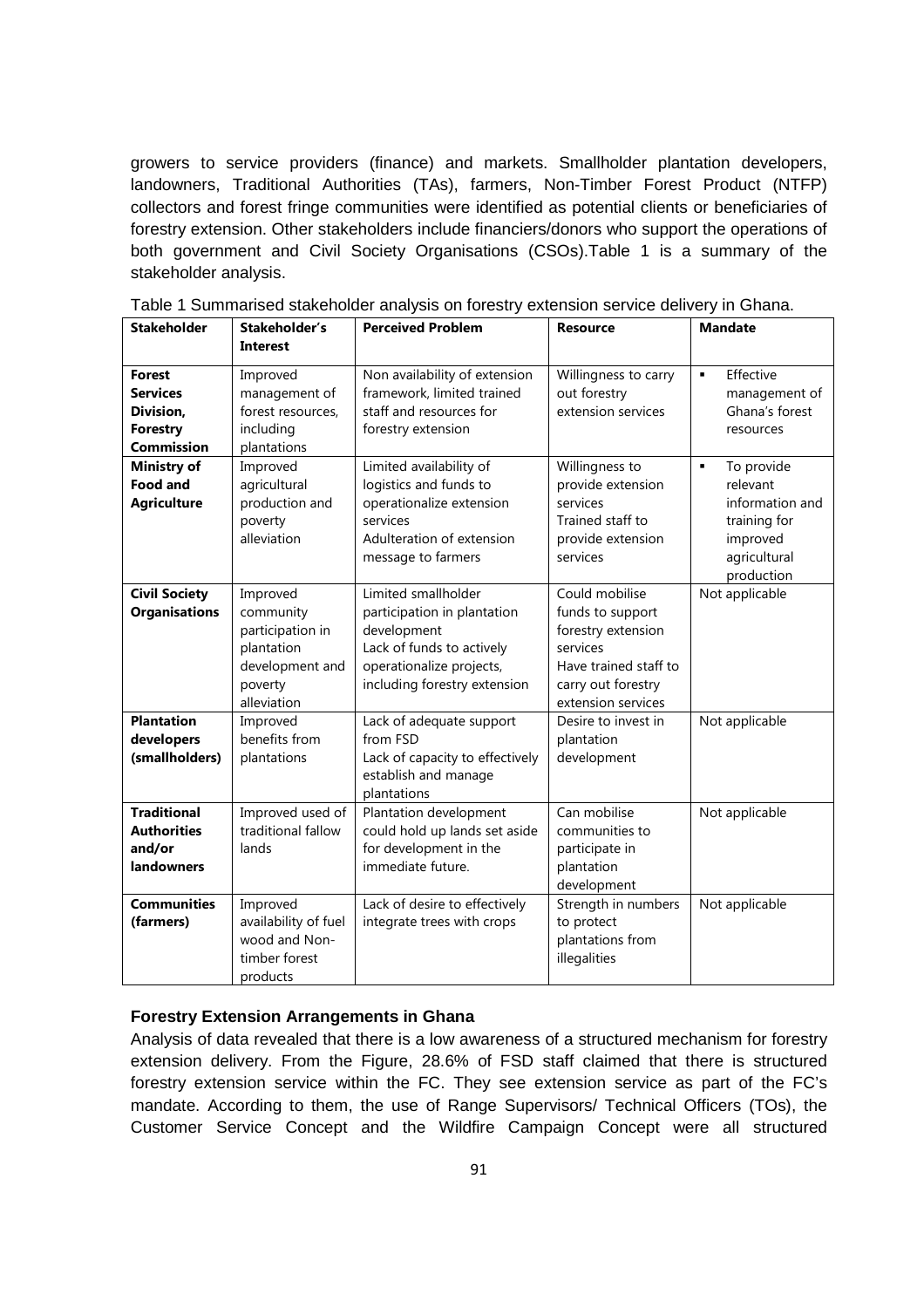mechanisms for forestry extension service delivery. Upon probing further, it was revealed that all those instruments were implemented under projects and are currently dysfunctional. Majority of FSD staff (71.4%) had a contrary view. According to them the extension services that they provided does not imply the presence of a structured extension service within the forestry commission, because the extension activities that were carried outare circumstantial, and not as a job description. This view was shared by 81.2% of plantation developers who reported that extension services rendered by FSD staff are unplanned and ad hoc. It was mainly in response to events like bush fire outbreaks. They further indicated that most of the extension services were provided by forest guards, technical officers and Non-Governmental Organizations (NGOs) as and when, they encounter people carrying out plantation activities. They also indicated that NGOs provide some form of forestry extension information predominantly via mass media (radio), workshops and sometimes field visits. This was corroborated by 73.2% of the farmers interviewed.

#### **Extension Needs of Forestry Stakeholders**

### **a) Needs of informal forestry extension service providers**

It became apparent that informal forestry extension service providers, including NGOs, CBOs and FSD staff are constrained in two main ways: underdeveloped capacity (knowledge and skill); and lack of logistics. Most informal extension service providers lack qualified personnel,havepoor communication skills and low media awareness and are not au fait with innovations that guarantee improved performance with regards to plantation establishment and management.Furthermore, it was reported that, their operations were smothered by: lack of funds; inadequate means of transport; lack of supporting accessories and equipment such as computers, projectors, diameter tapes and Global Positioning System (GPS) gadgets; and poor organization of people at the grassroots.

### **b) Extension needs of beneficiaries**

Beneficiaries of extension activities revealed that, the success of their operations dependon the availability of credible information and support in at least one and/or a combination of the following: land acquisition; seed collection; nursery establishment; plantation management (including wildfire management); plantation accounting and record keeping; harvesting; marketing; and forest benefit sharing.

# **Lessons from Directorate of Agricultural Extension Services (DAES) on Effective Extension Service Delivery**

Interviews with staff of the Ministry of Food and Agriculture (the Brong-Ahafo Regional Extension Officer, District Development Officers (DDOs) and Agricultural Extension Agents (AEAs) across the three (3) Forest Districts) revealed that extension service is well structured in MoFA. Under the structure (the Directorate of Agricultural Extension Services), Agricultural Extension Agents (AEAs) are responsible for fieldwork (transmission of information from research to farmers) in their operational areas. District Development Officers (DDOs) play a dual role of providing technical backstopping and supervising the aforementioned AEAs. Furthermore, District/ Municipal/Metropolitan Development Officers (DMMDOs), and Regional Extension Officers play a supervisory role to improve the performance of all extension officers within their jurisdiction. Also, all people along the chain as well as clients play an important role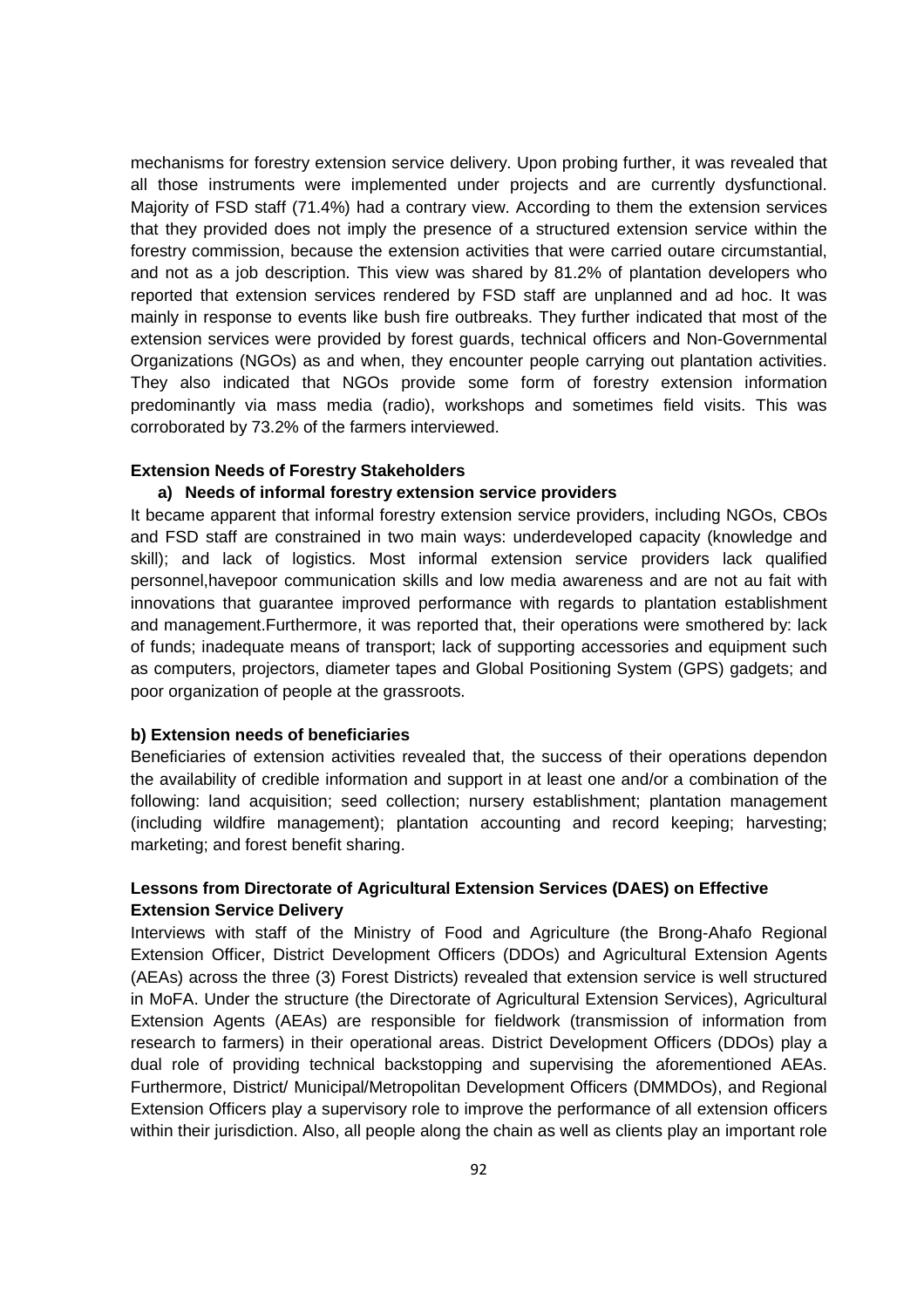in policy formulation to drive the quality of extension service delivery. However, the directorate has been ineffective in meeting the extension needs of farmers due the following: bureaucracy in decision-making; excessive liberalism; inadequate supervision; insufficient qualified personnel (high AEAs-to-farmer ratios), lack of logistics (vehicles, communication materials), undue interference of NGOs, lack of funds for operations and poor conditions of service.

### **Analysis of findings**

## **Existence of a structured forestry extension service in Ghana**

Our results suggest that there is some informal information sharing between forestry staff and plantation developers (a top down approach). Although a review of literature indicates that the Resource Management Support Centre (RMSC) of FC should "participate in the exchange of technical expertise locally and internationally" (FC, 2015), none of the respondents even within the FSD, including those who affirmed to the existence of a structured forestry extension service, attested to receiving any kind of support from the RMSC. Thus, it can conveniently be inferred that no structured forestry extension service unit exists within the FC.

## **Extension needs of forestry stakeholders**

The study revealed that the lack of qualified personnel, poor linkage with researchers to keep them up to date with innovations, lack of logistics and funds limit the operations of informal forestry extension service providers. In addition, beneficiaries require information on land acquisition, seed collection, nursery establishment, plantation management, record keeping, SRAs and alternative livelihood schemes.

# **Pragmatic mechanisms for improving forestry extension service delivery in Ghana**

### • **Policy Environment**

A good policy is the backbone of the success of most forestry and forestry related interventions. Ghana's 1996 -2020 forestry development master plan seeks to promote public awareness and involvement of rural people in forestry and wildlife conservation. This objective is reiterated in the current Forest and Wildlife Policy 2012 – "provide advisory services through a dynamic forestry extension service to promote social acceptance of forestry". Our results show that there is no evidence regarding the existence of a structured forestry extension service directorate to drive this recurrent objective.

On the bright side, the Draft Plantation Strategy 2015 – 2040 acknowledges the role of forestry extension in achieving its fourth objective – "increase investment in research and development, extension, training and capacity building for forest plantation development". It identifies the facilitation of linkages between the forest plantation industry, the forest managers and research and academia to ensure effective transfer of technology and the provision of feedbacks to promote the adoption of best practices generated by research.

Furthermore, it recognizes collaboration with the following entities to provide extension services: plantation developer associations or groups; relevant Civil Society Organizations (NGOs); and the National Service Secretariat. However, our results show that these groups have limited capacity to undertake the above. History shows that the enactment of appropriate policies has not been the problem but rather the lack of a dedicated department to drive policy objectives.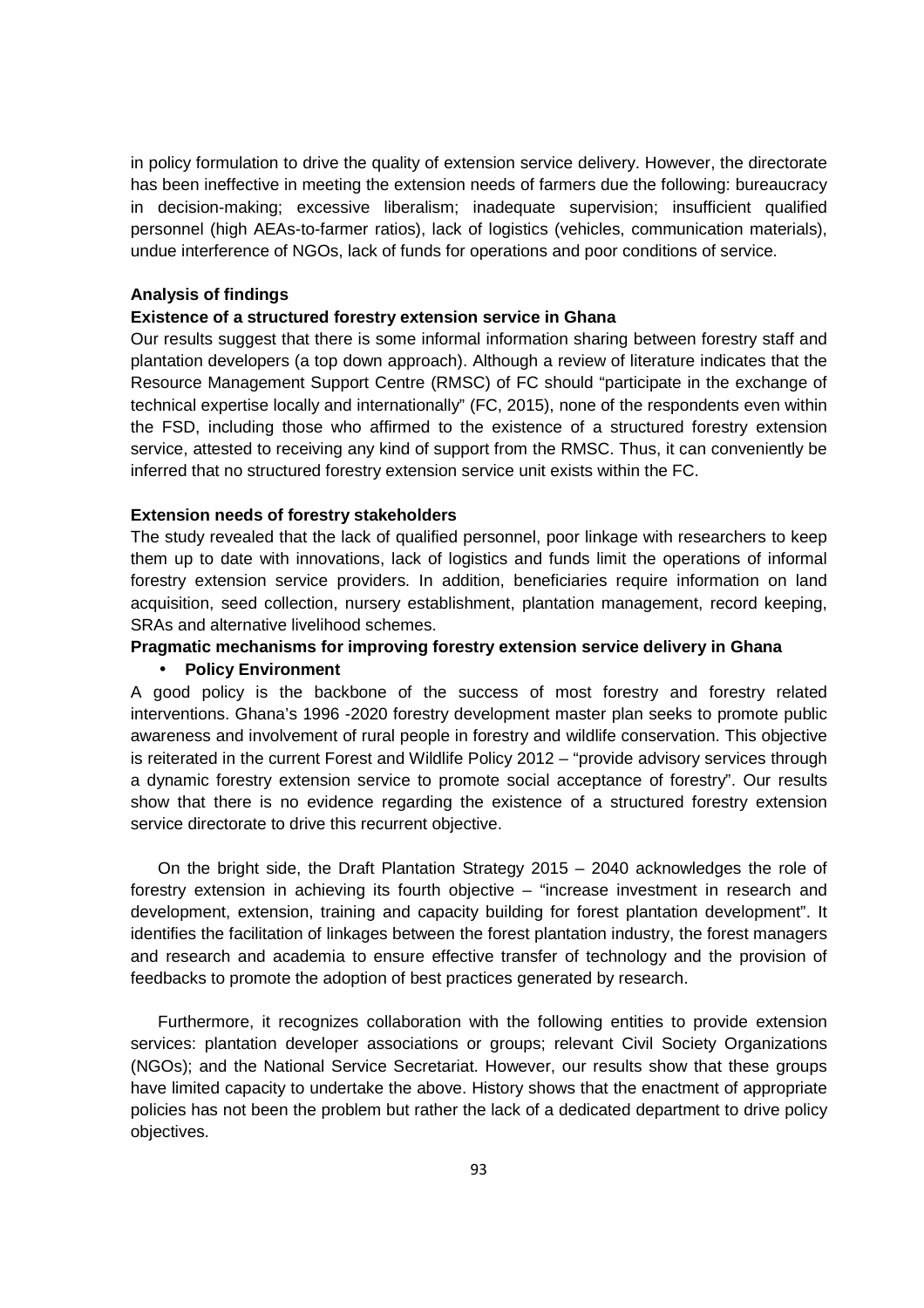# • **Institutional Alignments**

Three options are suggested for strengthening the organisational and institutional capacity of forestry extension service providers to improve their operations in Ghana. From our results, it is worth noting that the options can only attain a maximum impact if mechanisms that are designed are further integrated into civil society organisations so as to utilise them in their forestry extension activities.

# **Option 1: Formation of a forestry extension service directorate within the Forestry Commission**

The experience of some countries suggests that, the formation of a recognized forestry extension service could improve a country's ability to sustainably manage its forest landscapes and that of others. For example, the Danish Forestry Extension has since 1904 provided forestry extension services to plantation developers. As at now, it has helped to sustainably manage 80,000ha of private plantation (State of Green, 2014).

Recent events also suggest that Civil Society seems to be advocating for devolution of forest management rights to communities (FORIG, 2014). Should this ever happen, forestry extension will be required more than ever for effective community forest management.

 Establishing a directorate of forestry extension service will be a strategic choice since it will position the Forestry Commission to meet future extension needs, while creating an avenue for employment. Also, a structured unit that deals exclusively with forest extension services will result in a greater inclusion of forestry extension issues in development frameworks.

# **Option 2: Strengthening existing informal forestry extension service delivery within the Forestry Commission**

Another alternative for improving forestry extension service delivery in Ghana is to strengthen the existing informal framework. As shown from our results, some forest guards, range supervisors and technical officers provide forestry extension services to beneficiaries at no cost at all. This informal mechanism for forestry extension service delivery could be retooled. Existing technical stuff can be trained, equipped and incentivised to deliver forestry extension services. By incorporating extension service delivery in the job description of the technical officer and recruiting others to augment their relative low numbers, the forestry extension needs of smallholder forest plantation developers can be met.

# **Option 3: Confederacy of the Directorate of Agricultural Extension and the Forestry Service Division**

The Directorate of Agricultural Extension Services (DAES) of MOFA has vast experience in extension service delivery in terms of organization and nationwide coverage. Given their expertise and the global recognition of agro forestry as a tool for mitigating climate change, managing and enhancing the ecological integrity of savannah ecosystems (the last two of which are integral parts of the 2012 forest and wildlife policy), it is logical to propose that a merger between these two entities (DAES and FSD) could yield some economies of scale. A merger could further enhance the reputation of both entities, hence, their ability to solicit for funds for their operations.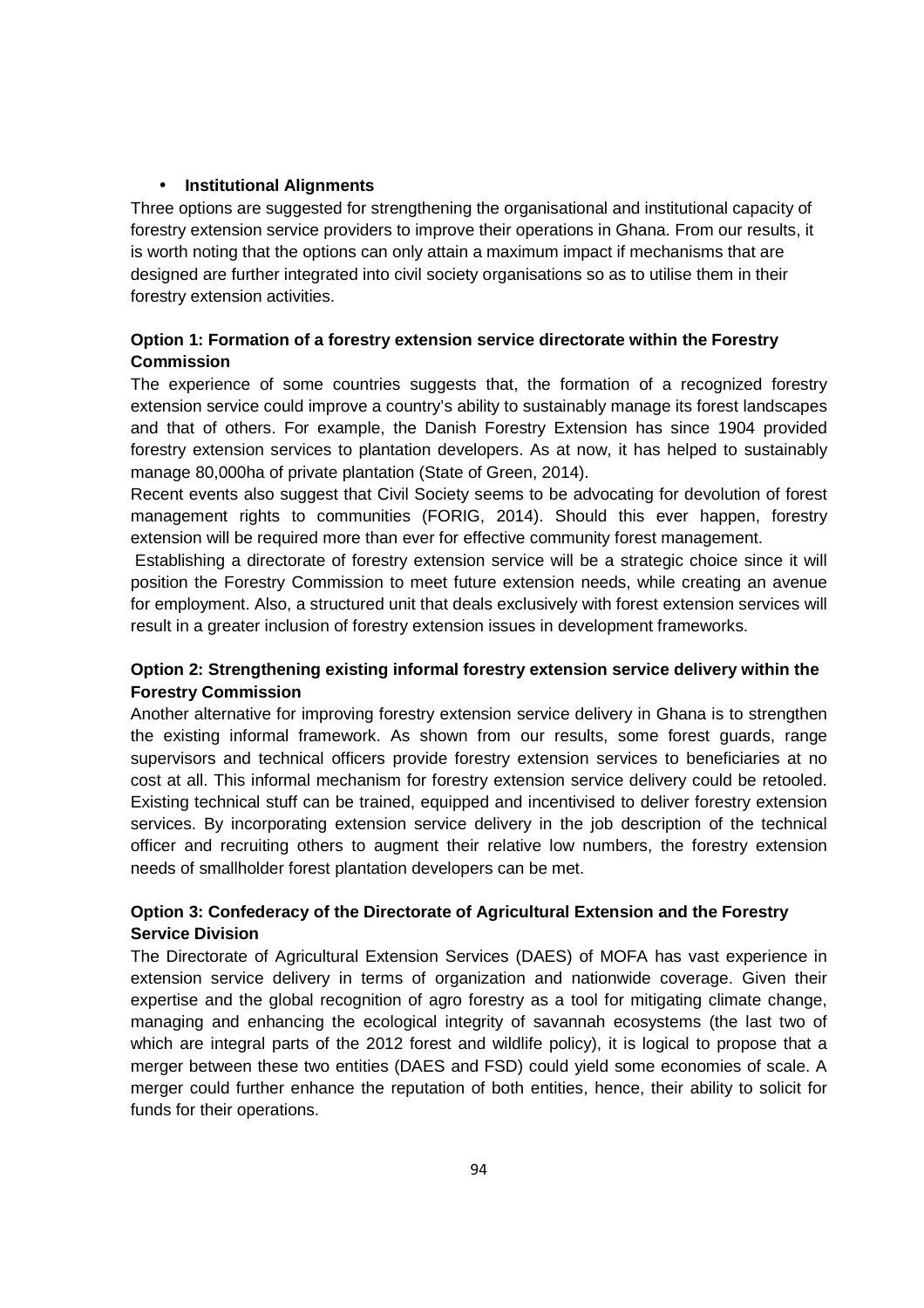### **Training Arrangements**

Effective forestry extension requires a variety of skill set; forestry, livelihoods, communication skills, negotiation, advocacy and lobbying skills. These could be provided by facilitating linkages between academia (training institutions) and forestry extension service delivery agencies to produce forestry extension oriented (technical) graduates. Furthermore, regular inservice training could be used to develop the capacity of forestry extension service delivery staff. Moreover, provisions could be made for exchange and mentorship programmes with reputable forestry extension agencies such as. the Danish Forestry Extension Agency (Skovdyrkerne) to keep staff au fait with global forestry extension innovations as well as better position them to effectively execute their mandate. In a nutshell, functional collaboration between academia and FES providers is crucial for effective forestry extension.

#### **Prompt and adequate supply of logistics**

Our interactions with MOFA and other global examples (Negi, 2007), suggest that there is the need for prompt and adequate supply of logistics to make forestry extension service effective. There is the need for housing units for extension service staff, means of transport, and media and communication equipment, like computers, projectors, as well as stationary. These must be provided in a timely fashion, because plantation development, like agriculture in Ghana, is primarily rain-fed and seasonal (Swamikannu and Berger, 2009).

# **Financing forestry extension in Ghana**

Another critical success factor for a forestry extension service delivery is sustainable finance. Consequently, in moving forward, there is the need to explore options for financing forestry extension in Ghana. Here, instituting levies on plantation timber could be vital.The levy could be seen as a long-term payment for the extension services that contributed to the success of plantation timber under consideration. Another avenue could be allocating a percentage of revenue from confiscated or abandoned timber to forestry extension activities. In this case, the said percentage could be conceptualised as payment for re-planting the illegally harvested trees.

Furthermore, Climate Funds and Payment for Environmental Services (PES) could be reliable sources. Here, special levies can be placed on fuel products and the revenue used to promote forest plantation development, thus sinking some of the carbon dioxide contributions from fossil fuel combustion. Finally, once established, the Forestry Extension Service delivery unit could generate income by under taking consultancy services to mining firms and other local and international agencies.

#### **Concluding thoughts and the way forward**

Ecosystem restoration remain a global priority and Ghana is putting in measures to restore its degraded forest ecosystems, most of which, we have reported in this paper. Smallholder forest plantation developers remain central to the successful implementation of most of these schemes. Nonetheless, we have shown that they remain constrained by inadequate capacity to effectively and efficiently engage in these restoration initiatives. We propose that developing and implementing a functional forestry extension unit could bridge this gap and improve smallholder forest plantation developers' contributions. However, in moving forward, there is the need to constitute a multi-stakeholder team to consider the options we have suggested in